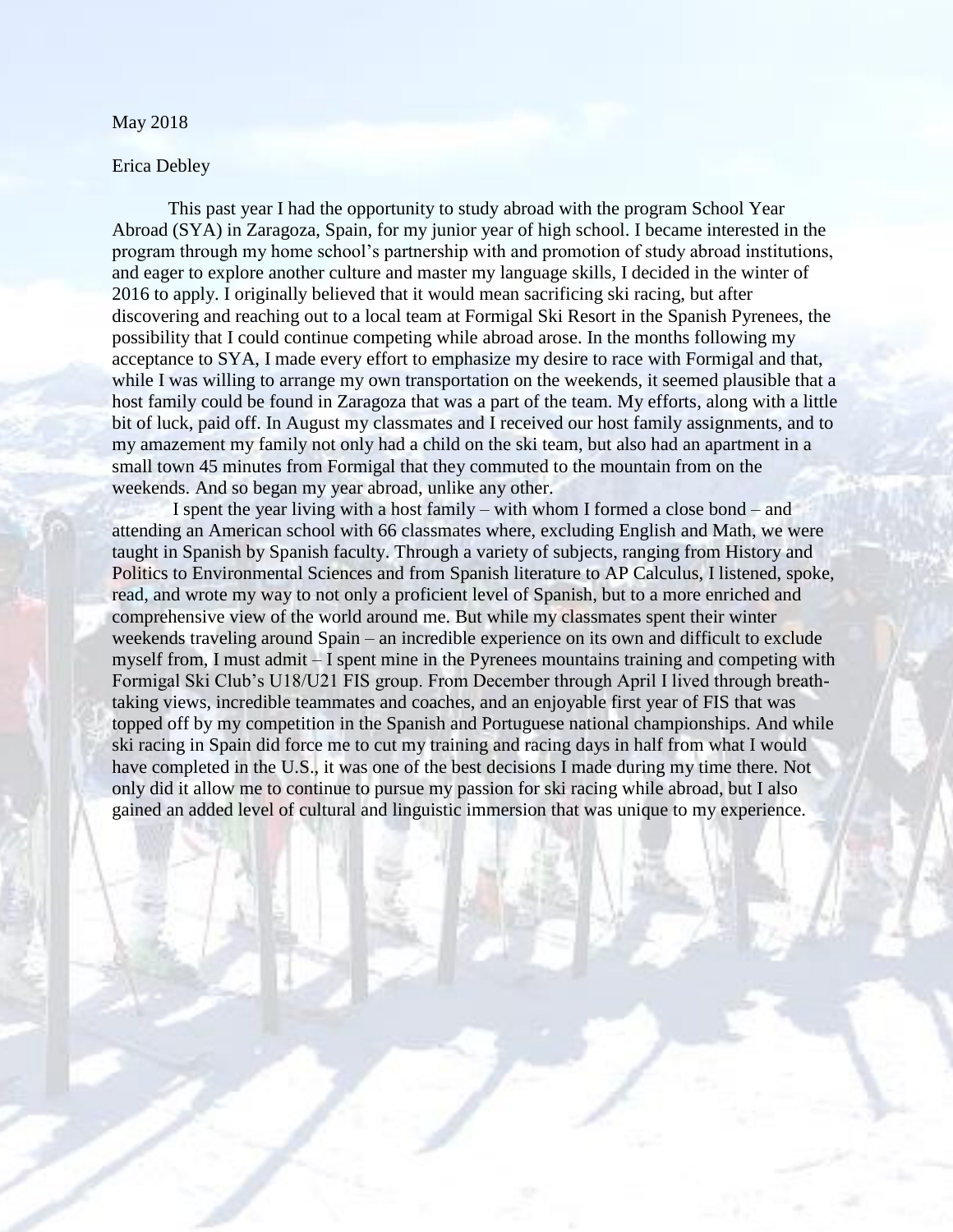





fototur

XXII TOP CAEL- FIS 3-4/3/2018 B BAQUEIRA/BEHL